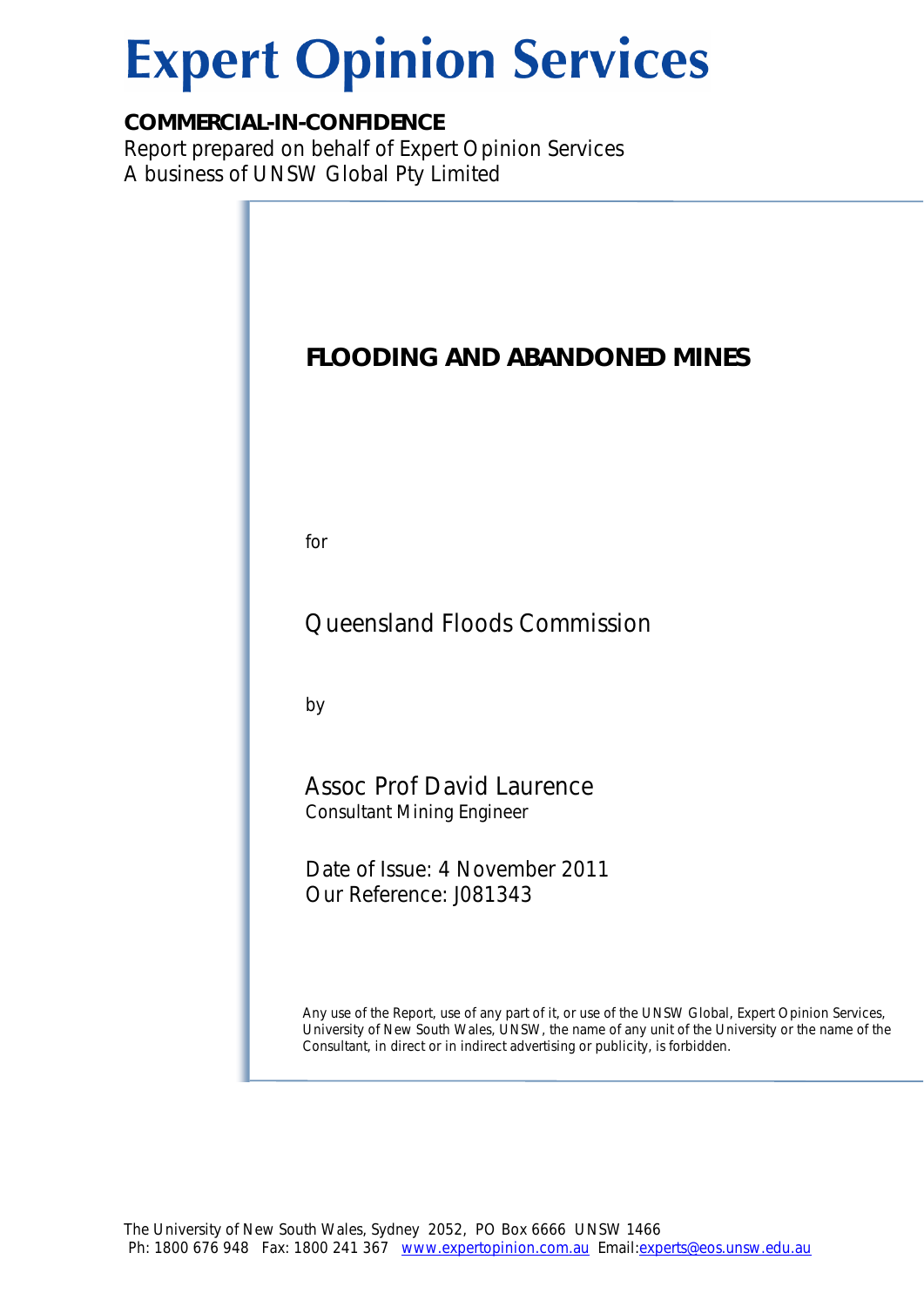## **CONTENTS**

# **Page**

**APPENDIX A: Curriculum Vitae APPENDIX B: References** 

*Commercial-in-Confidence*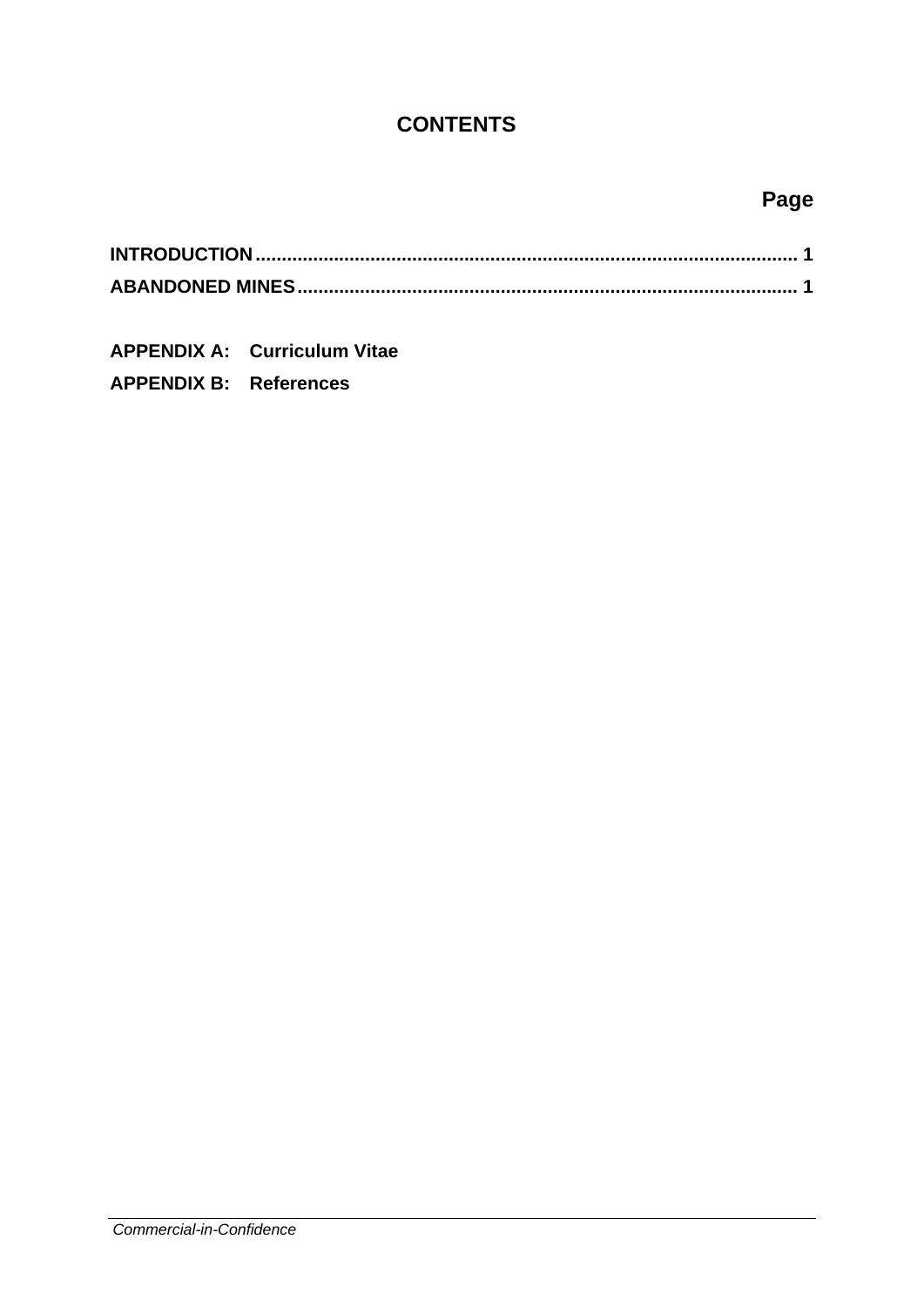#### **INTRODUCTION**

1 The author was engaged by the Queensland Floods Commission of Inquiry to provide a brief opinion on the general theme, "Flooding and Abandoned Mines". This report briefly summarises the issues raised by Susan Hedge in an email dated 31 October 2011.

#### **ABANDONED MINES**

2 Abandoned mines are also known as derelict mines. According to the NSW Department of Industry and Investment's web site:

> *derelict mines are former mining sites requiring rehabilitation where no individual or company can be held responsible for their management or rehabilitation. Neither Industry and Investment NSW (I&I NSW) nor any other Government agency has statutory responsibility for the rehabilitation of derelict mines. However, NSW Treasury provides annual funds to I&I NSW to undertake rehabilitation works through the Derelict Mines Program.*

Other descriptions in use in Australia include legacy or orphaned sites, highlighting the mine's existence in the past (but not the present) and the absence of current ownership.

- 3 A recent discussion paper by the Australasian Institute of Mining and Metallurgy made a distinction between the terms abandoned and orphaned mines (Unger and Krieken 2010) viz:
	- Abandoned Mine a mine where the legal owner is known but unable or unwilling to take action
	- Orphaned Mine a mine where the owner cannot be traced / identified
- 4 I have made an assumption for this report that the term "abandoned mine" incorporates both definitions.
- 5 The numbers of abandoned mine sites is considerable with over 11000 reported in Western Australia (MCMPR 2010) and "many thousands" exist in Queensland (MCMPR) 2010.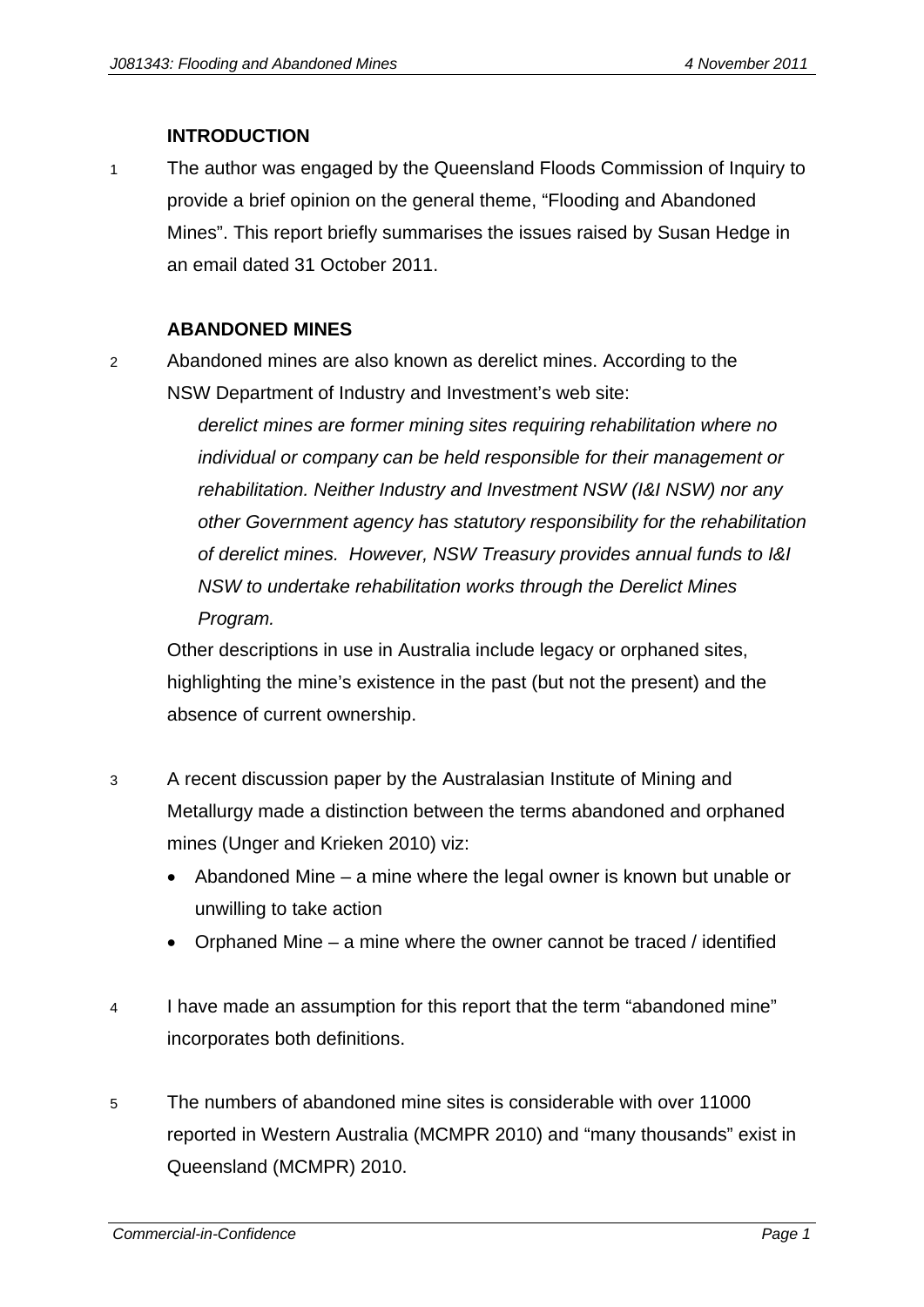The author has personal experience in New South Wales and the Northern Territory where thousands of mines could be described as abandoned or derelict.

- 6 Abandoned mines in Queensland date from the  $19<sup>th</sup>$  Century but, and many were operational as recently as the 1980s and 1990s such as the Mt Oxide mine in central Queensland. Unplanned or premature mine closure has been one of the causal factors for companies abandoning mines in more recent times. A study of more than 800 mine closures in Australia between 1981 and 2005 showed that 75% of the closures were unplanned. A significant proportion of these were due to a drop in commodity price or increase in costs and many result in companies failing (Laurence 2006).
- 7 Earlier abandoned mines can be blamed on a lack of environmental awareness or relevant regulations or enforcement however the same cannot be said for the later mines. Since the mid-1980s, legislation requiring appropriate mine rehabilitation and closure has existed in most jurisdictions. In addition, mining companies have been required to post security deposits or bonds, designed to be commensurate with the current day cost of rehabilitation.
- 8 Currently, there are strong regulations requiring companies to submit rehabilitation and closure plans during operations; significant bonds (tens of millions of dollars); environmental auditing; voluntary standards; and relevant guidelines (eg RET's leading practice handbook series).
- 9 Although these measures won't prevent the unplanned or early closure of a mine, the environmental legacies of that site should be reduced and there should be adequate resources available for remediation.

# 10 **Potential effects of flooding at abandoned mines, including effects on the environment and public health and safety, using examples of Queensland mines if possible**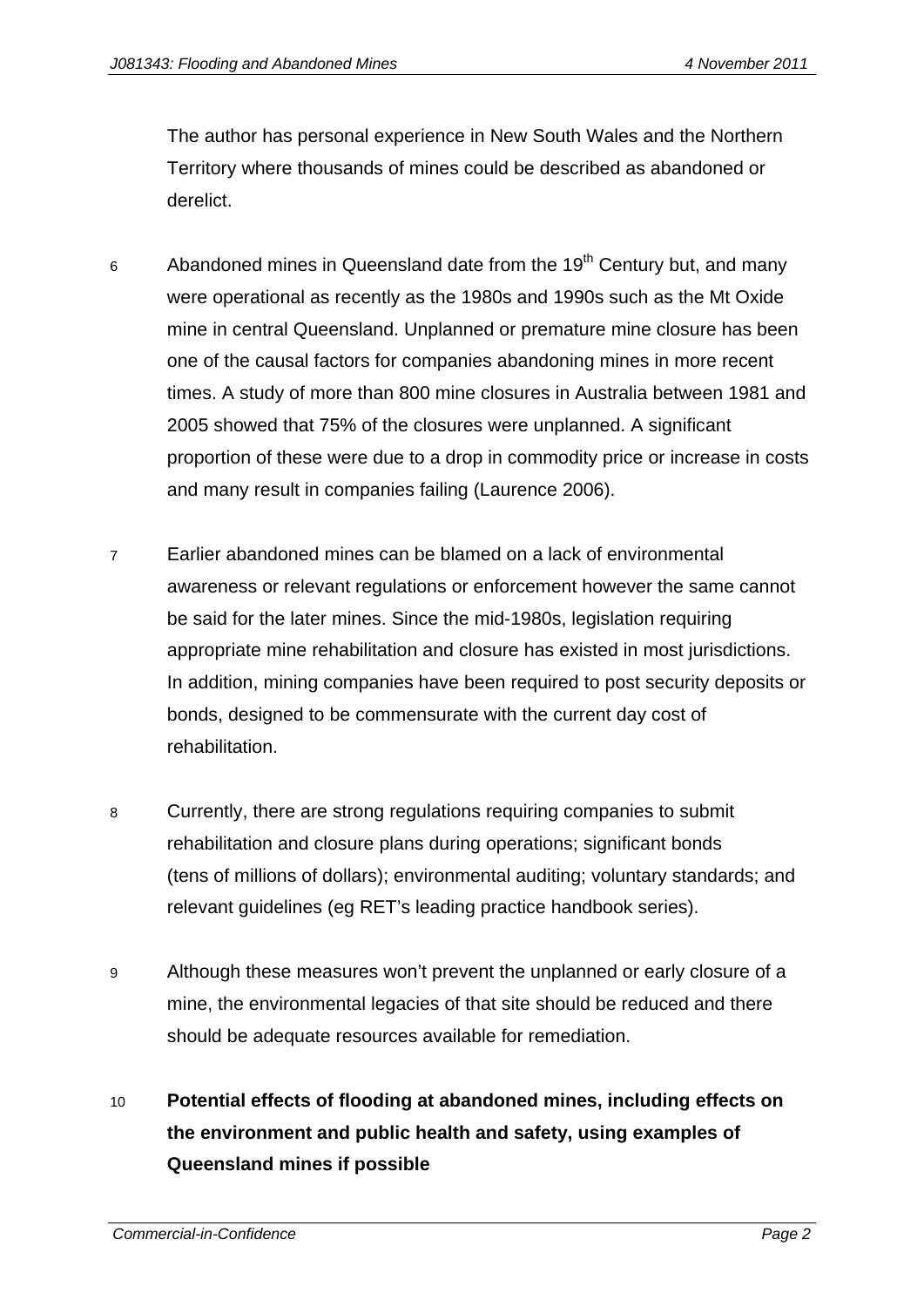The effects of flooding of abandoned mines on public health and safety and the environment can be significant, depending on the type of mine and any associated mineral processing or anciliary activity. In the case of a surface strip or open cut coal mine, due to the large expanse of disturbed, unrevegetated land, flooding can cause significant sediment issues. This was evident in the flooding that occurred in Queensland in both 2008 and 2010/11. Although these mines weren't "abandoned" there were challenges in emptying flooded pits due to the elevated salt and solids content. The impact on downstream aquatic life including fish populations would be expected to be potentially severe with reports of fish spawning being affected (ABC 2011). As far as underground coal mining is concerned, flooding can cause discharge of acidic drainage, caused by the water being in contact with sulphide mineralisation, particularly in the broken waste rock after coal extraction.

- 11 As far as metalliferous mines are concerned, the impacts are different to coal mining but can be very significant. This is due to the nature of the mineralisation. The ore in many gold, copper, lead and zinc mines is associated with sulphide mineralisation. The ore and mineralised waste when exposed to air and water can oxidise in the presence of bacteria to produce acid mine drainage or AMD. This can manifest in water in open pits, discharges from underground openings such as adits, drives or shafts, or waste rock dumps or even tailings storages. There is considerable literature available on the impacts of AMD but principally it results in low water quality and can devastate downstream aquatic assemblages, and riverine vegetation. It is not suitable for irrigation and stock purposes and certainly not potable.
- 12 There are numerous examples of AMD issues associated with abandoned mines that I am familiar with. They include the Northern Territory's Mt Todd mine site where there was significant leakage from the waste rock dump and the Mt Lyell mine in Tasmania. At the former site, cleanup was estimated at around \$21 million in 1998 (the security deposit was around \$100,000) while at the latter mine, around 7 tonnes per day of copper was entering the river systems.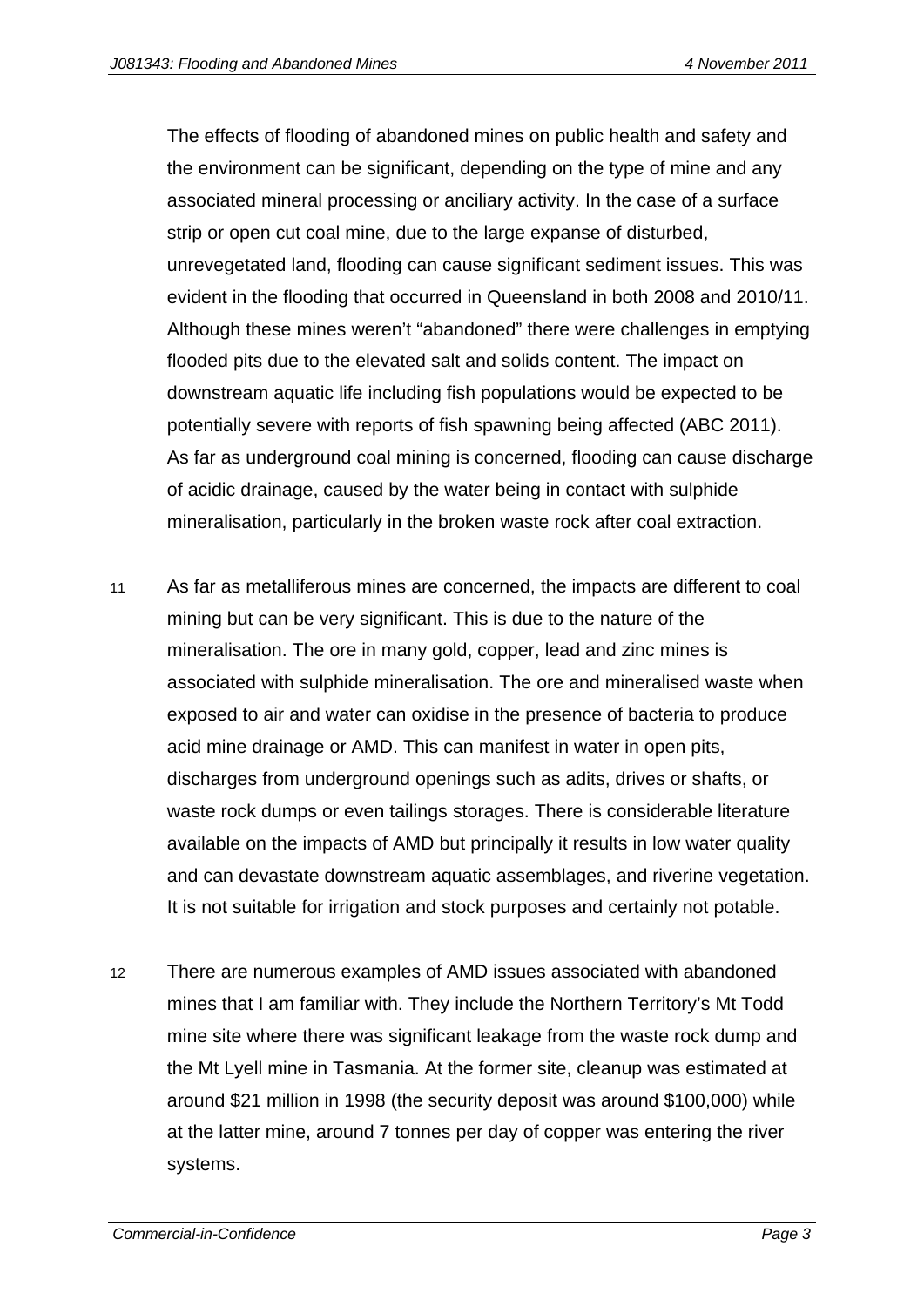Another example of heavy metal pollution includes the Sandy Flat copper mine (near the Qld border) where the tailings dam leaked, resulting in a blue discolouration of the creek leading into the adjoining nature reserve. Another example that is often quoted is the Wheal Jane tin mine in Cornwall where a concrete plug designed to hold back acid drainage failed, allowing a huge amount of contaminated water to be released. This incident in 1992 caused the deaths of numerous fish and birds in and around Falmouth Bay.

- 13 The health and safety issues associated with flooded mines include the opportunities for drowning due to the depth of the water combined with the low water temperatures in open pit mines. Drowning can also occur by falling into abandoned mine shafts. There is also the risk of inrush or inundation from mining adjacent to flooded workings. If hazardous substances such as cyanide and other chemicals or fuels and lubricants remain on the mine site, these can all be released into watercourses during floods causing health as well as environmental problems.
- 14 **Brief overview of rehabilitation techniques used at abandoned mines which would ameliorate or remove the effects of flooding at abandoned mines, including an indication of the sort of time and type of costs involved in such rehabilitation techniques**

The rehabilitation techniques used at an abandoned mine are determined by many factors including:

- Post-mine land use
- Stakeholder input
- Climatic conditions
- Type of mine
- Potential severity of impact
- Resources/funding available etc
- 15 The techniques should be chosen after an appropriate risk assessment process has been carried out. Ideally, this should be done with a team of stakeholders with familiarity with the local conditions or relevant expertise.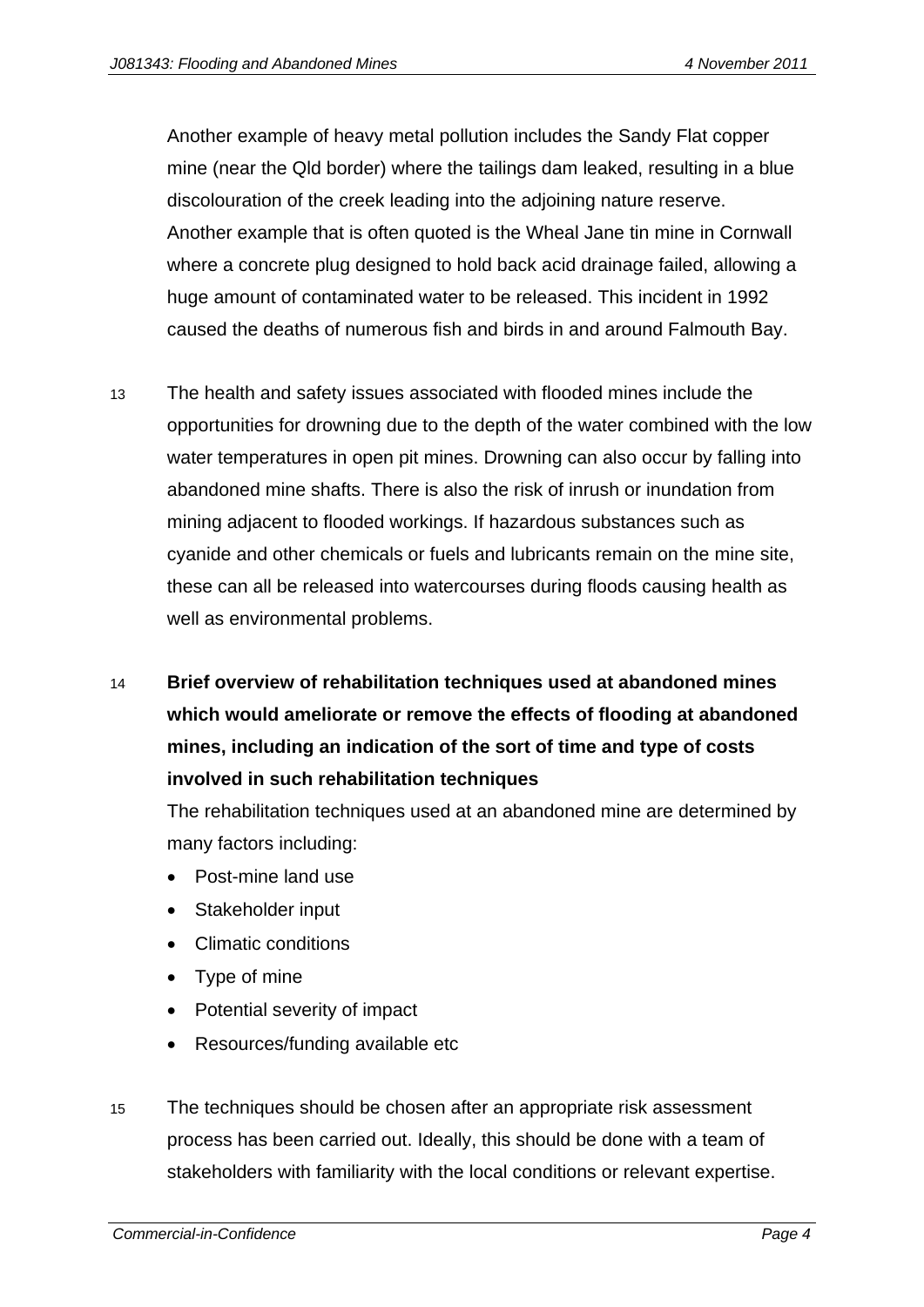- 16 In this case of abandoned open pit gold or copper mines, prior to any flood event, diversion and drainage works should be carried out on these sites. The aim would be to direct any clean water entering the former mining lease around the site so that it remains uncontaminated. "Dirty" water should be retained and treated if necessary on site. It might be decided to direct run off from waste dumps into the open pit or into a retention pond. If the pit is full of water then if possible this should be reduced by pumping out. The water quality is likely to be too poor for release into watercourses but may be suitable for evaporation through sprinklers. During the wet season in the tropics or during flood events, it may be possible to pump directly into the water course due to the immense dilution that occurs under those conditions.
- 17 Waste dumps require a particular management focus as they may leak acid after a heavy wet season or flooding. Downstream retention ponds need to be constructed with sufficient capacity to hold the discharge after flooding. Suitable spillways are required. Treatment of AMD from these dumps is a big issue on abandoned mines. Active treatment including lime is expensive and requires human intervention indefinitely. Passive systems including artificial wetlands are a better option if conditions allow their use. Covers have been used on dumps, either plastic (HDPE) as a short term option or "store and release" which are for the longer term. If cost is not an issue (which it always is), an option might be to relocate all the waste and deposit it into the open pit.
- 18 Tailings also need attention as they may be prone to erosion, piping or catastrophic dam failure.
- 19 If an underground mine, again a focus on drainage around the site and within the site will pay dividends. Flood events may result in discharges from underground workings and capping or plugging all underground openings might be considered.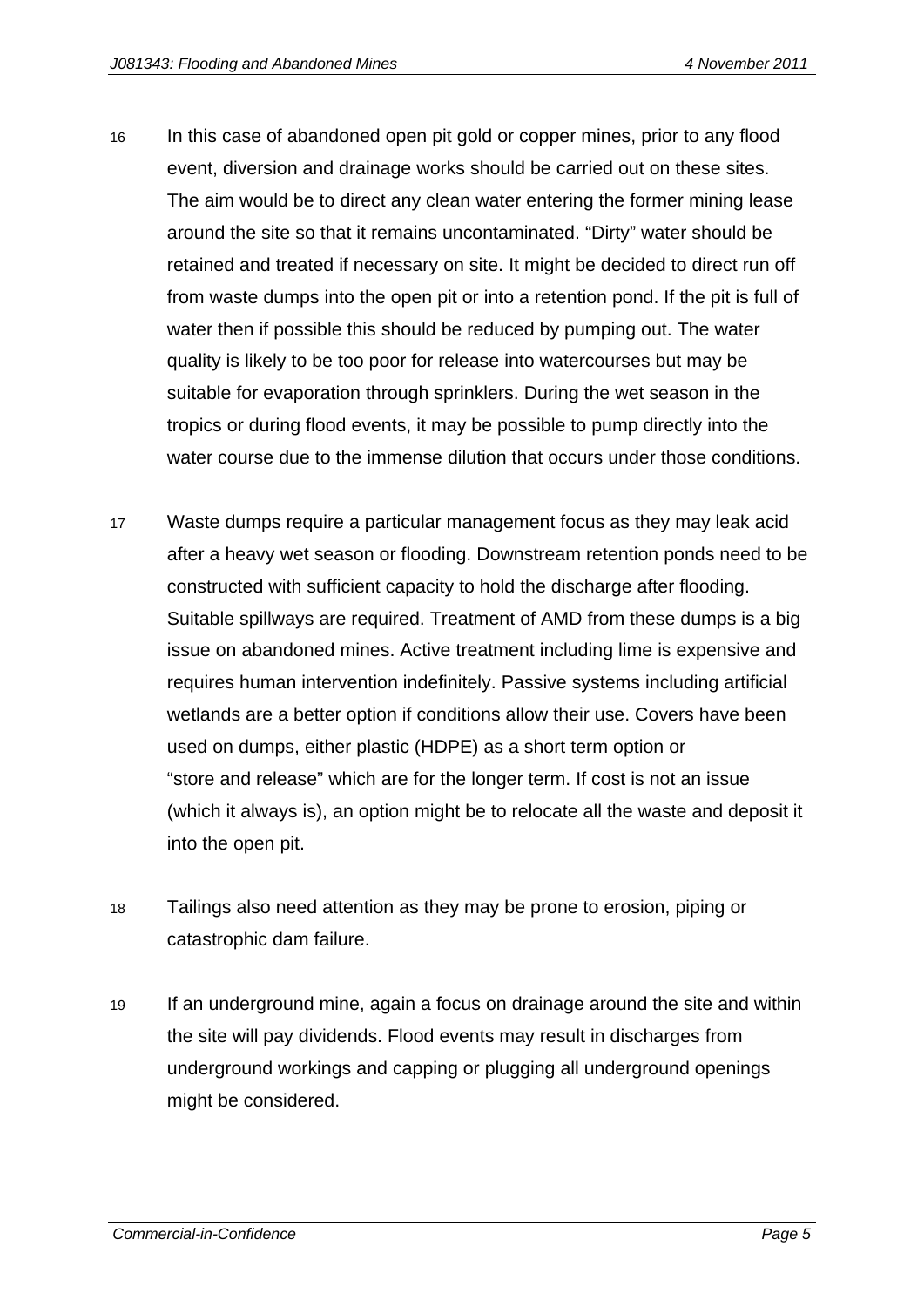- 20 Abandoned alluvial mines in the gold and gemfields (eg Clermont, Rubyvale or Sapphire) can suffer considerable damage from flooding including scouring and erosion of dumps and slurry ponds. It may be necessary to construct a creek diversion or clean out the existing water courses to ensure any flood waters flow easily and not enter the workings. This would also apply to any strip coal mining operation on alluvial plains.
- 21 All these measures can be costed and a more detailed analysis can be provided on request. There are various tools (rehabilitation calculators) available to provide reasonably accurate costs. This allows regulators in particular to be able to fix appropriate security deposits on existing mines.
- 22 **Opinion as to data and information which must be gathered about abandoned mines to determine how to assist in their rehabilitation**  The risk assessment process referred to earlier should identify land ownership and stakeholders. It is vital that this information is known and the input of stakeholders obtained. Local people often have the most practical and cost-effective solutions to rehabilitation of these sites. The views of those downstream also need to be ascertained. The ultimate land use needs to be determined eg whether forestry, agriculture, industrial land. Hydrological studies are vital in gaining a better understanding of both surface water and groundwater. This could be with the use of modelling and/or remote sensing techniques. The use of piezometers, lysimeters and other tools is recommended. The waste material needs to be understood or characterised especially as to its potential to produce AMD.
- 23 Fundamentally, and particularly in this era of high commodity prices, a resource evaluation should be carried out. Many abandoned mines are now being reviewed again by mining companies with a view to re-evaluation and possible re-opening.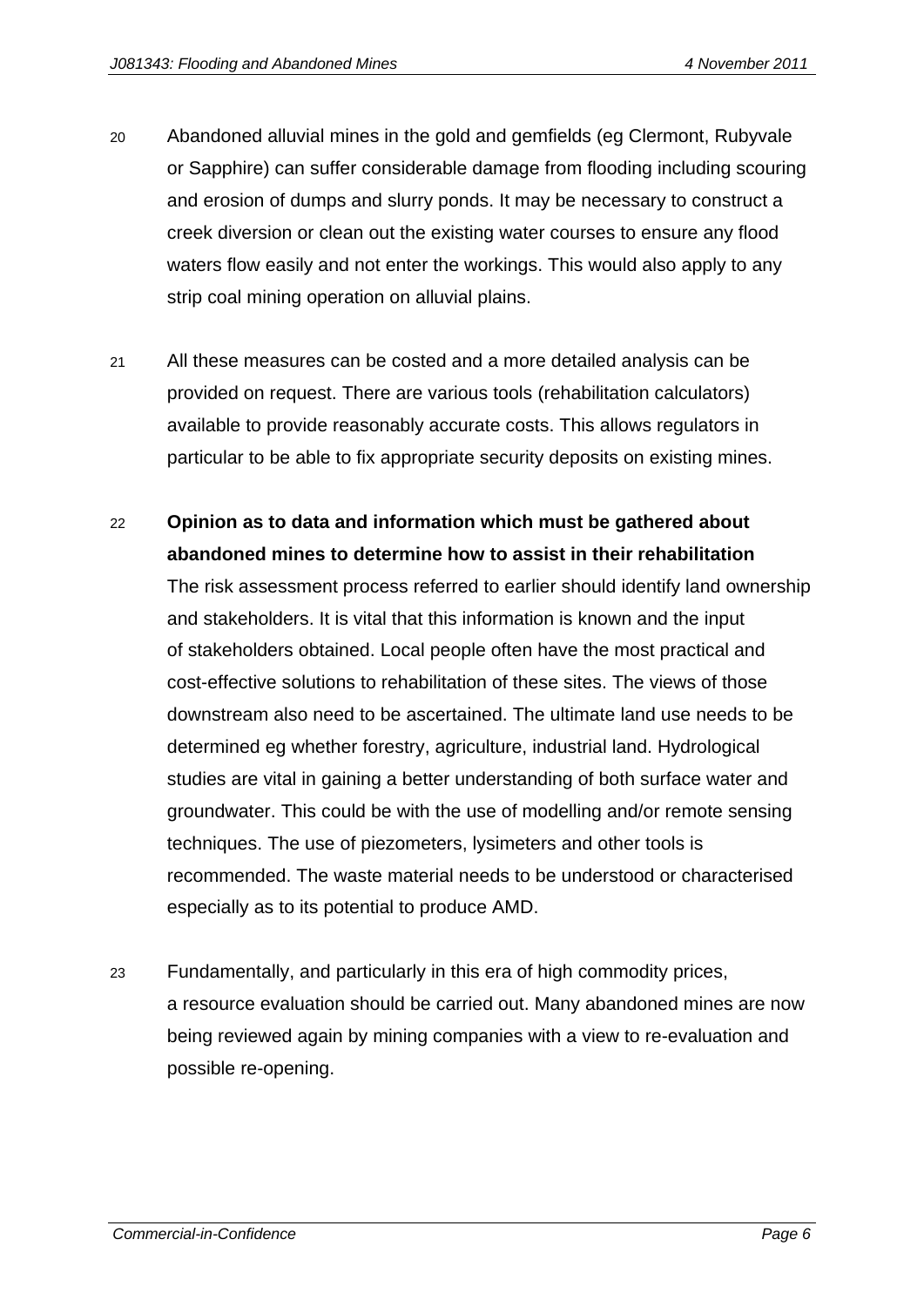- 24 Geotechnical data particularly on the stability and competency of the open pit walls should be gathered. If highly fractured, then water can escape from the pit into the ground water. If highly competent, then the open pit might be a suitable repository for mine wastes and tailings.
- 25 **Opinion as to how the abandoned mines sphere should be regulated, what should be regulated and by whom**

Operating mines and exploration projects are regulated in Australia by State governments. Legislation is generally, by world standards, comprehensive and includes environmental and safety provisions. Governments grant legal title over that land to allow exploration or exploitation.

- 26 Abandoned mines generally are not covered by a current title. Or if they have, the title or tenement holder might be in receivership thus lacking the means to rehabilitate the site. This lack of an identifiable owner with the resources necessary to carry out remedial work presents a major challenge for regulation. For example, there is provision in the NSW Mining Act 1992 (Section 241) for the Minister to direct the lease holder to rehabilitate at the lease holder's expense. The practicality of this action is clearly questionable.
- 27 Most State governments appear to administer an abandoned mines rehabilitation program. Queensland established its program in 2001. The NSW Derelict Mines Program commenced in 1974 with an annual allocation of \$125,000. The current allocation for the 2010/2011 financial year is \$1.95 million.
- 28 The most comprehensive program appears to be in Tasmania (see http://www.mrt.tas.gov.au/portal/page?\_pageid=35,831282&\_dad=portal&\_sc hema=PORTAL). In Tasmania, it is reported that the mining industry has agreed to an increase in royalty payments to the State government to enable it to fund the rehabilitation of abandoned mines. This may be a model worth considering by the Queensland government.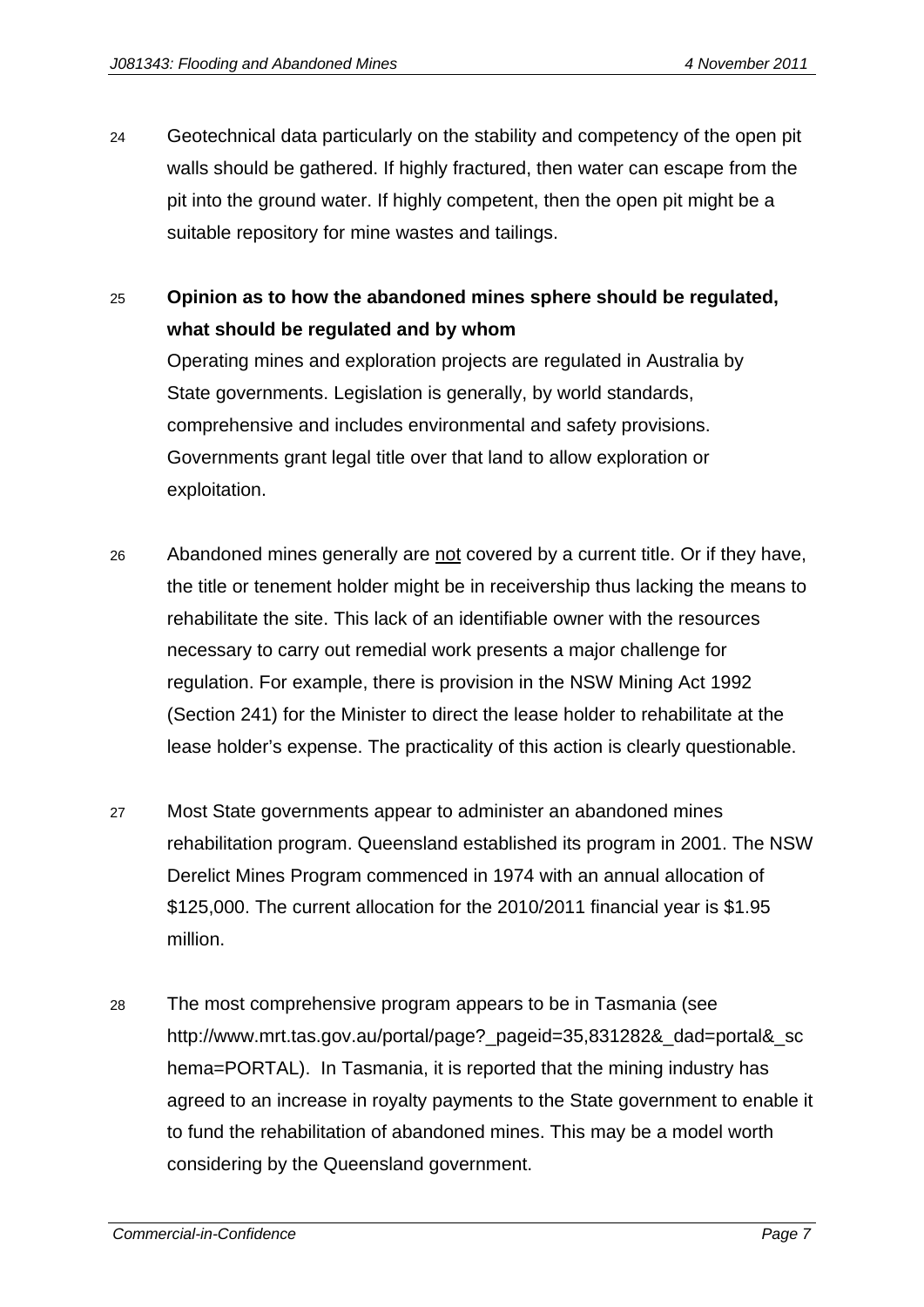*A Trust Fund was established to fund rehabilitation of land affected by former mining or exploration activities and is defined in the* Mineral Resources Development Act 1995 *as:* 

- *a) any money appropriated by Parliament for the purposes of this Part; and*
- *b) any money received from the sale of any building, machinery or property vested in the Crown under section 105(4); and*
- *c) any security deposit or part of a security forfeited by the Minister under section 198; and*
- *d) any other money received for the purpose of this Part; and*
- *e) any money the Treasurer directs to be paid into the Rehabilitation Trust Fund.*

*The Minister for Mines may: (*Mineral Resources Development Act 1995*, Section 180.)* 

- *a) cause any abandoned mining land or land affected by former exploration activities to be rehabilitated; and*
- *b) enter into any contract relating to the environmental rehabilitation of any abandoned mining land or land affected by former exploration activities.*
- 29 All State and Territory regulators seek security deposits before mining commences and this should reflect the cost of rehabilitation at any point in time. This together with strong enforcement and auditing of rehabilitation plans may reduce the risk in the future of adding to the inventory of abandoned mines requiring government funding.
- 30 In buoyant conditions such as those occurring now, many abandoned mine sites are covered by an application for a mining lease or exploration licence. This is an opportunity for the Qld government for example to negotiate a partial if not full remediation to prevent adverse impacts from flooding. It might end up being a public-private partnership (see Unger 2010).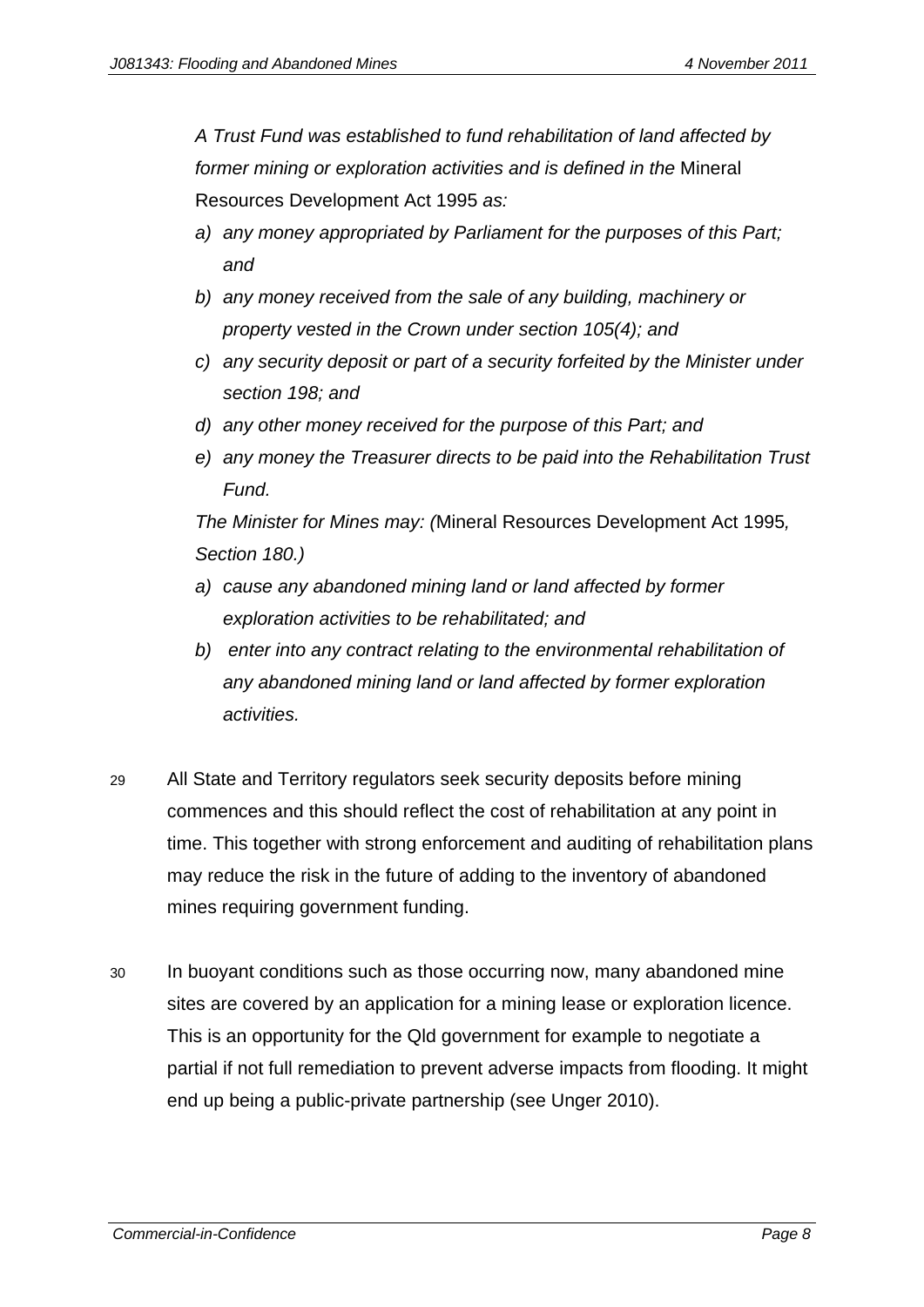- 31 Any rehabilitation should be overseen by a management committee comprising relevant stakeholders from government, the local community and industry if possible. This might ensure a more systematic approach rather than acting on complaints or the "squeaky wheel" analogy which has happened in the past.
- 32 I thank you for the opportunity to provide an opinion in this matter.



David C. Laurence

PhD (Mining Engineering) M Eng (Mining), B Eng (Mining), B Sc (Geology), MBA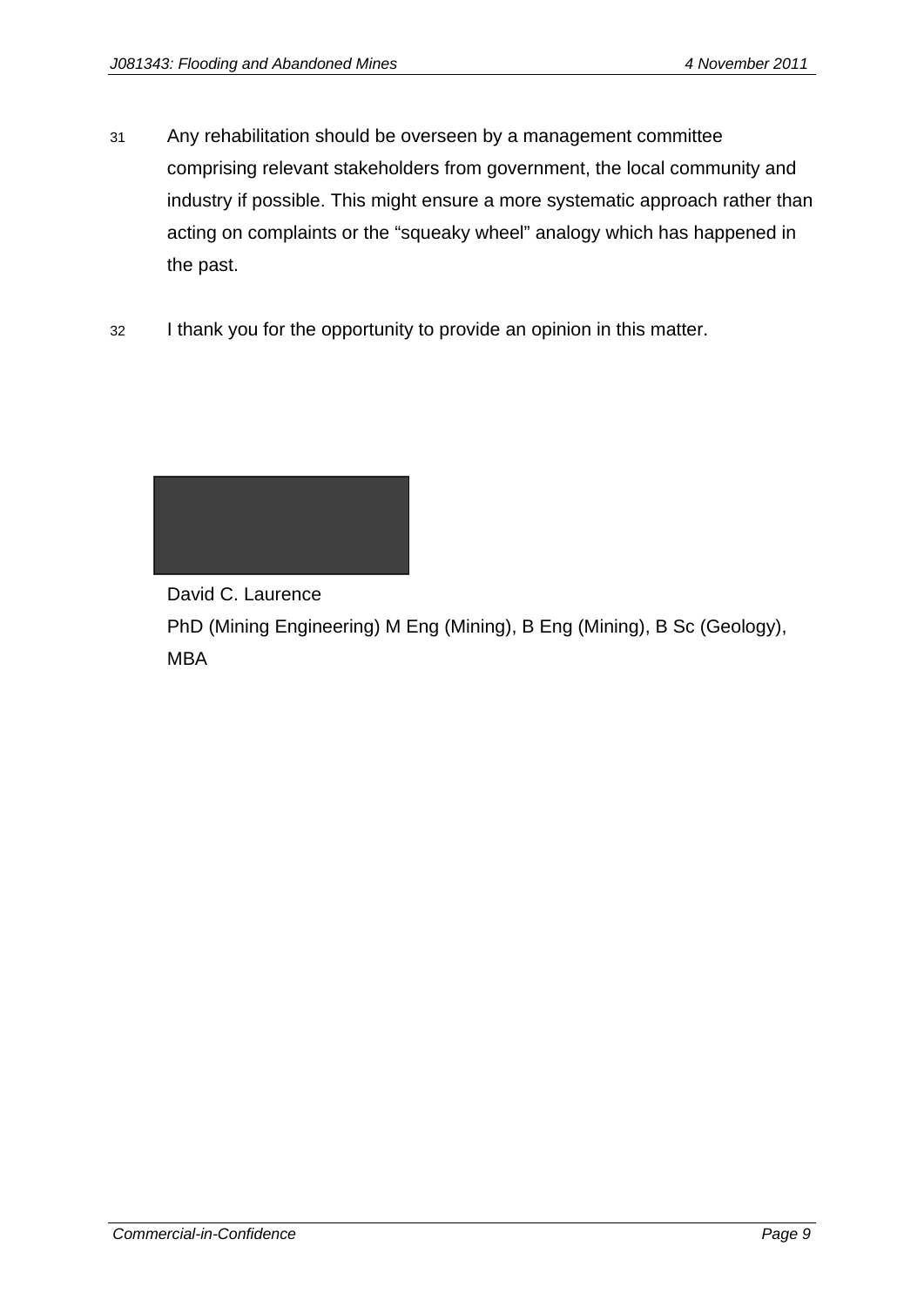## **APPENDIX A**

#### **Curriculum Vitae**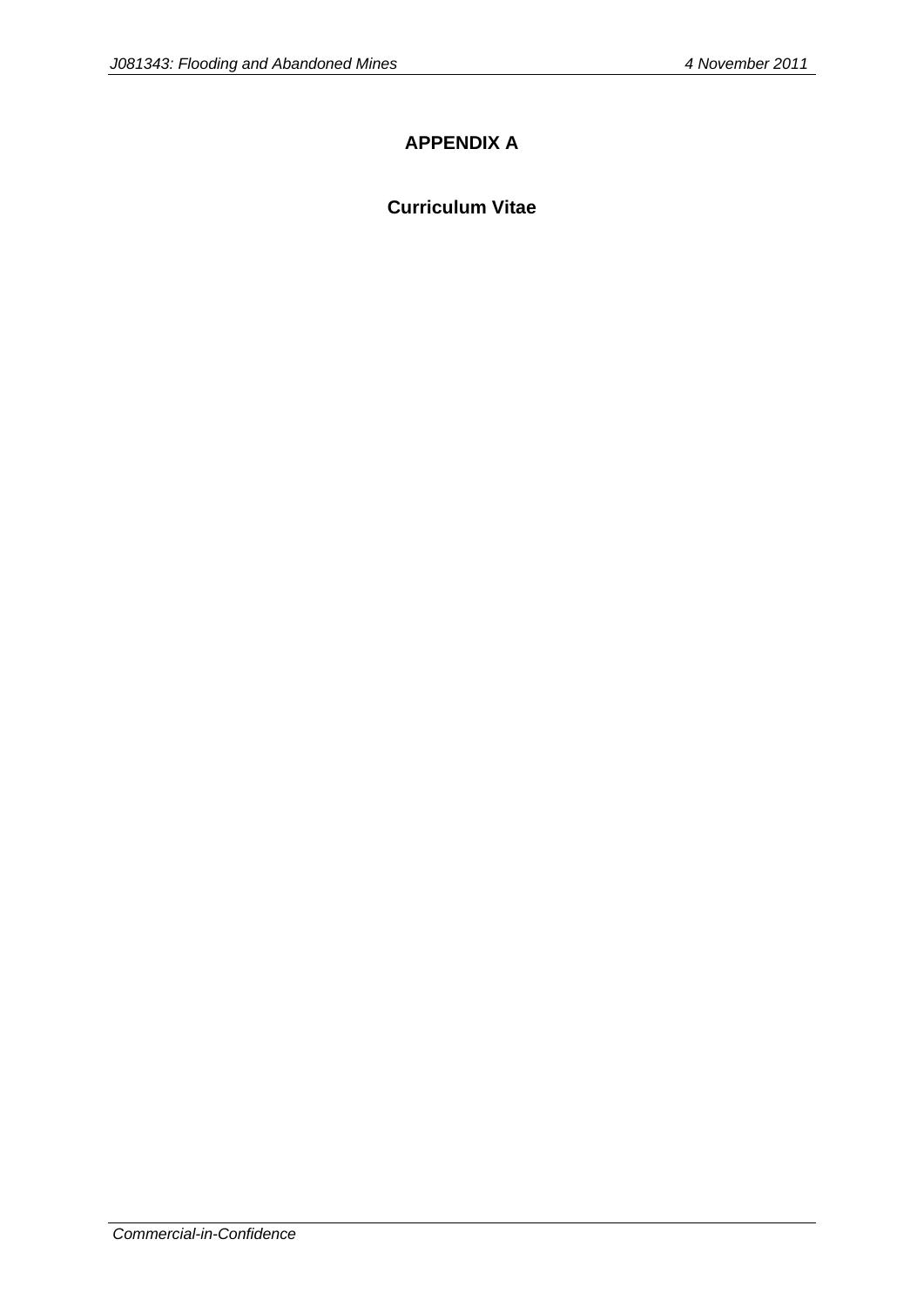

# **Expert Opinion Services**

| <b>CURRICULUM VITAE</b>  | <b>David C LAURENCE</b>                                                                                                                                                                                                                                                                                                                                    |
|--------------------------|------------------------------------------------------------------------------------------------------------------------------------------------------------------------------------------------------------------------------------------------------------------------------------------------------------------------------------------------------------|
| Qualifications           | . PhD in Mining Engineering UNSW 2003<br>• Master of Engineering (Mining) Syd 1990<br>• Bachelor of Engineering (Mining) (Hons) Syd 1976<br>• Bachelor of Science (Geology) Syd 1974<br>• Master of Business Administration UNE 1997<br>• First Class Mine Manager's Certificate<br>• NSW (below ground), Northern Territory (open cut and<br>underground) |
| <b>Present Positions</b> | <b>Associate Professor</b><br>Oct. 1998 to present<br><b>School of Mining Engineering</b><br>The University of New South Wales<br>Sydney, Australia                                                                                                                                                                                                        |
| <b>Affiliations</b>      | • Australian Institute of Mining and Metallurgy - Fellow<br>• Society of Mining Engineers - Member<br>• Chamber of Mines of Zimbabwe – Member                                                                                                                                                                                                              |
| <b>Teaching Area</b>     | • Environmental management; mine safety & health;<br>metalliferous mining methods & mine design; mining law; mine<br>management; mineral economics; industrial minerals; alluvial<br>mining                                                                                                                                                                |
| <b>Research Interest</b> | Environmental management –mine planning; mine closure &<br>decommissioning; waste dump design; acid drainage; mine<br>rehabilitation; social impact; exploration programs;<br>environmental management systems<br>Safety and health - management systems; auditing; risk<br>$\bullet$<br>management; accident investigation                                |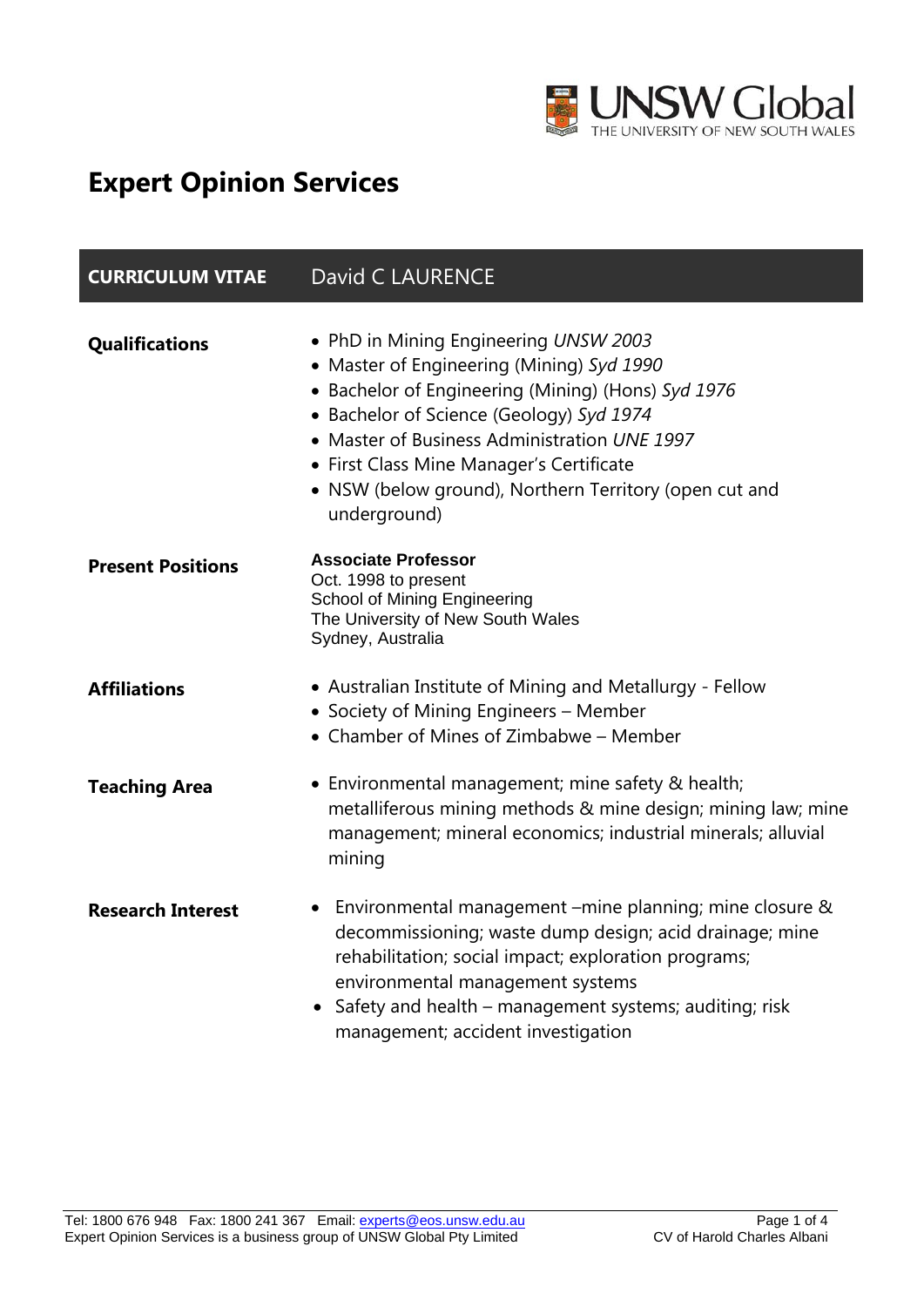| <b>Prof. Interest</b> | • Consultant to industry, government and aid organizations in<br>mine environmental management; mine closure and               |
|-----------------------|--------------------------------------------------------------------------------------------------------------------------------|
|                       | decommissioning; institutional strengthening; health and<br>safety systems; training and development; stakeholder liaison,     |
|                       | due diligence in property acquisitions; management<br>consultant; business plans; Australia, Asia, Africa & Pacific<br>regions |

#### **Professional Experience**

| 1998 – present | <b>Associate Professor, The University of New South Wales</b>   |
|----------------|-----------------------------------------------------------------|
| 1997 & 1998    | <b>Consultant</b> , Fiji Mineral Resources Department           |
| 1995-1998      | <b>Chief Government Mining Engineer, NT Department of Mines</b> |
|                | & Energy                                                        |
| 1992-1995      | <b>Principal Mining Engineer &amp; Consultant, Ministry of</b>  |
|                | Mines/AusAID Zimbabwe                                           |
| 1988-1992      | <b>General Manager, Operations Nunan Sapphires (Great</b>       |
|                | Northern Mining Co.)                                            |
| 1983-1988      | <b>Regional Mining Engineer NSW Department of Mineral</b>       |
|                | <b>Resources</b>                                                |
| 1977-1982      | <b>Mining Engineer</b> The Zinc Corporation Broken Hill         |

## **Safety Experience 1977 – 2004**

- October 2003 awarded PhD in the area of Improving Mine Safety Performance involving research at 33 mine sites in NSW, Queensland and other areas. Research focused on safe behaviour and attitudes and involved case studies involving remote controlled continuous miners and other equipment.
- 1999 to present completed  $\sim$  35 expert witness reports in the areas of mining and industry in general (both defendants and plaintiffs). Coal (open cut and underground); metal (open cut and underground); quarries, tunnels, warehouses, factories etc.
- 1999 present consultant in the mine safety field projects included investigations involving the Northparkes mines fatalities in 1999.
- September 2002 presented a paper at the NSW Mineral's Council OHS conference on "Modelling Safe Work Behaviour".
- August 2002 presented similar paper at the Queensland's Mining Council OHS Conference.
- July 2001 presented at the NSW Mineral's Council 2001 conference on eliminating risk taking in the industry.
- 1999 present conducted research into improving OHS in mining including for example field trials for a new type of material for strengthening the walls of underground excavations.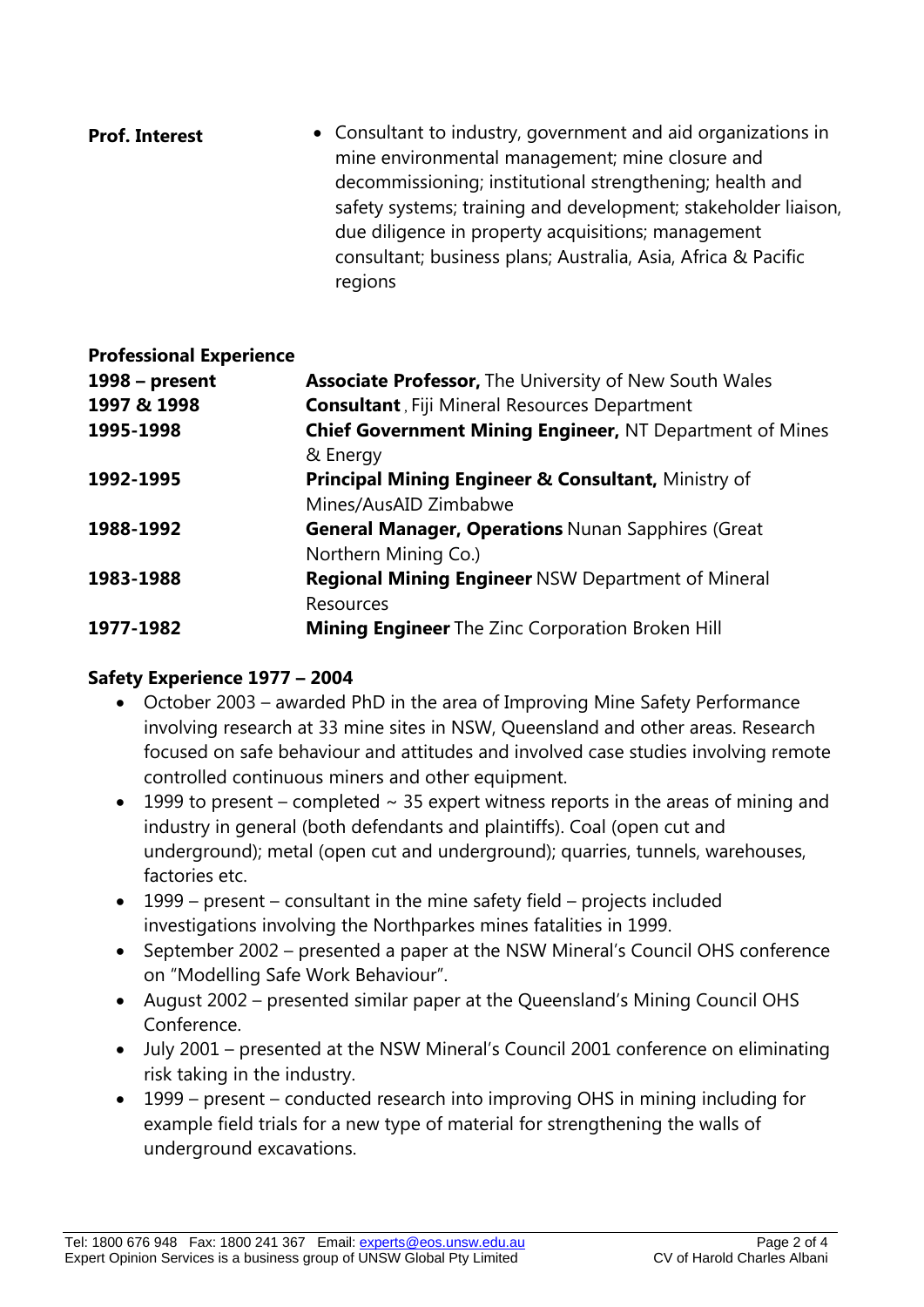- 1998 present teaching undergraduate, postgraduate and industry personnel in aspects of mine safety and risk management.
- 1995 1998 Chief Government Mining Engineer ( $\sim$  Chief Inspector of Mines) in the Northern Territory – leading a team of professionals involved in accident investigation, reviewing mine safety management systems, policy and legislative development etc
- 1992 1995 Principal Mining Engineer and Consultant to Ministry of Mines (Zimbabwe) – accident and incident investigation; training and development; policy and legislative development.
- 1988 1992 General Manager with responsibility for 4 operating mines, numerous exploration projects, and construction sites – safety and health a major priority and lost time injury rate of nil in that time.
- 1977-1982 various positions in large underground mining company in Broken Hill.

## **Safety Qualifications**

- PhD in mine safety (2003)
- Member of Board of Examiners of Mine Manager's Certificate of Competency (NSW) (2003 to present)
- Former Member of Boards of Examiners in Northern Territory (1995-98) and Zimbabwe (1992-95)
- Holder of Mine Manager's Certificates of Competency in NSW, Northern Territory. (1982 and 1995 respectively)

## **Selected Publications**

- Laurence, D.C., "Sapphire production in the New England region, NSW", Monograph No. 10
- Mining and Metallurgical Practices in Australasia, AusIMM, 1993.
- Laurence, D.C., "Productivity and its impact on employment and labour relations in the coal mining industry – case study: Zimbabwe, the Wankie Colliery", International Labour Organisation, Geneva, 1994.
- Laurence, D.C., "Environmental legislation and management practices in the Zimbabwean mining industry – the past, present and future", IMM, Harare, Zimbabwe, 1995.
- Laurence, D.C., "Mine environmental management initiatives in Zimbabwe a model for developing countries", Proc. 3rd International Environmental Workshop, Minerals Council of Australia, Newcastle, 1996.
- Laurence, D.C., "The Life-of-Mine Approach to Decommissioning", Proc. Workshop on Environmental Issues in Decommissioning of Mine Sites", ACMER, Brisbane 1998
- Laurence, D.C., (ed) "Best Practice Environmental Management in the Fijian Minerals Industry" Proc. Workshop Mineral Resources Department, May 1998, Suva Fiji.
- Laurence, D.C., Carr, M. and Svotwa, R. "Environmental Protection and its Employment Effects on Miners in Small and Artisanal Mines in Zimbabwe" ILO Geneva Industrial Activities Branch 1998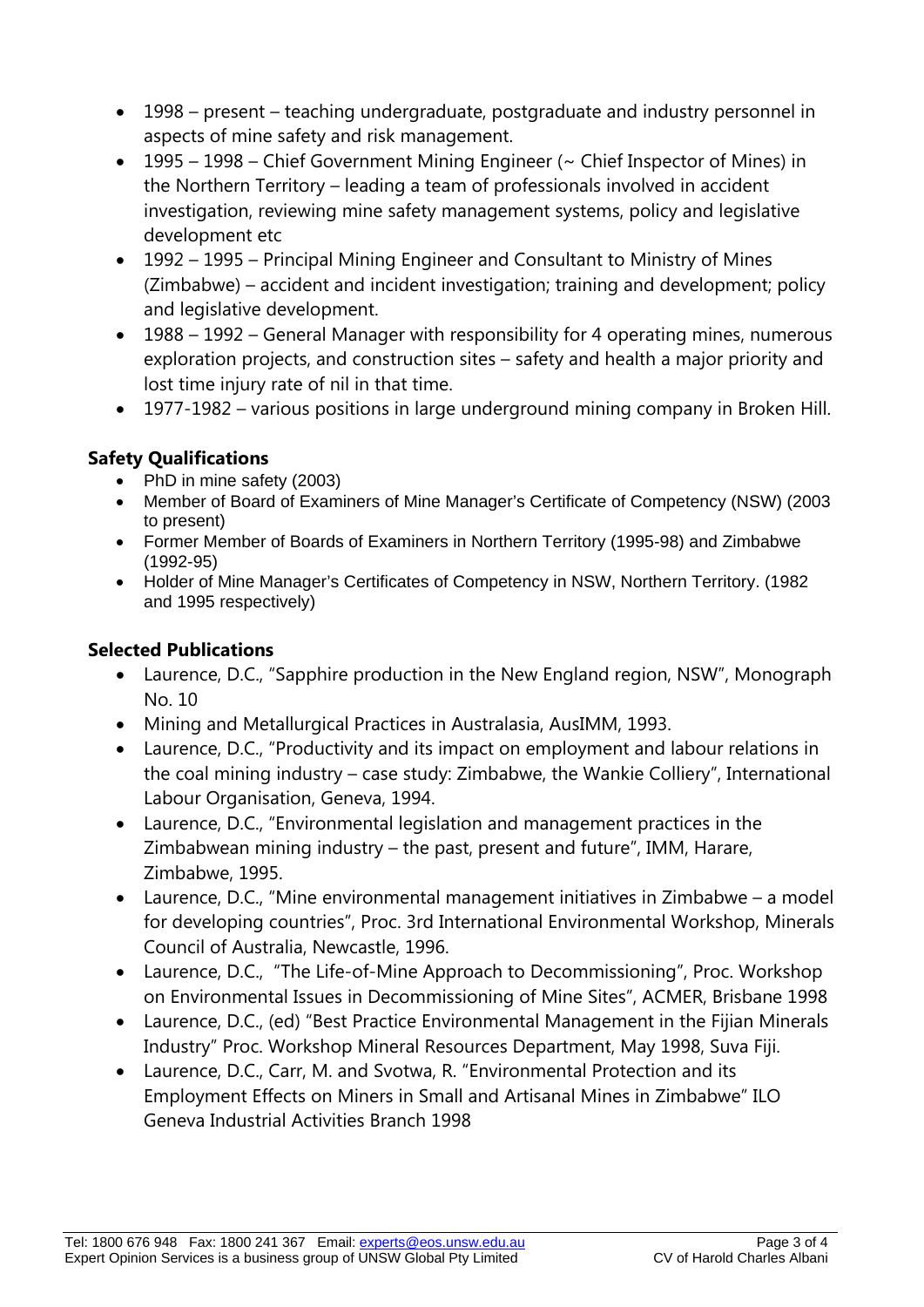- Laurence, D.C. "New Developments in Community Consultation in Mine Decommissioning" in Proc. Workshop on Environmental Issues in Decommissioning and Temporary Closure of Mine Sites", ACMER, Townsville, 1999.
- Laurence, D.C., "Training Initiatives for Mines Inspectors and other key officials involved in Small and Medium-scale Mining" in Proc. Environmental Cooperation Workshop for Sustainable Development of Mining Activities, Cairns, 1999 (APEC)
- Laurence, D.C., Galvin, J.M., Beer, L. "Polymer Membrane Liners in Underground Coal Mines – Ground Control for the Millenium?" in Proc. 19th Conference on Ground Control in Mining, Morgantown, WVa, 2000.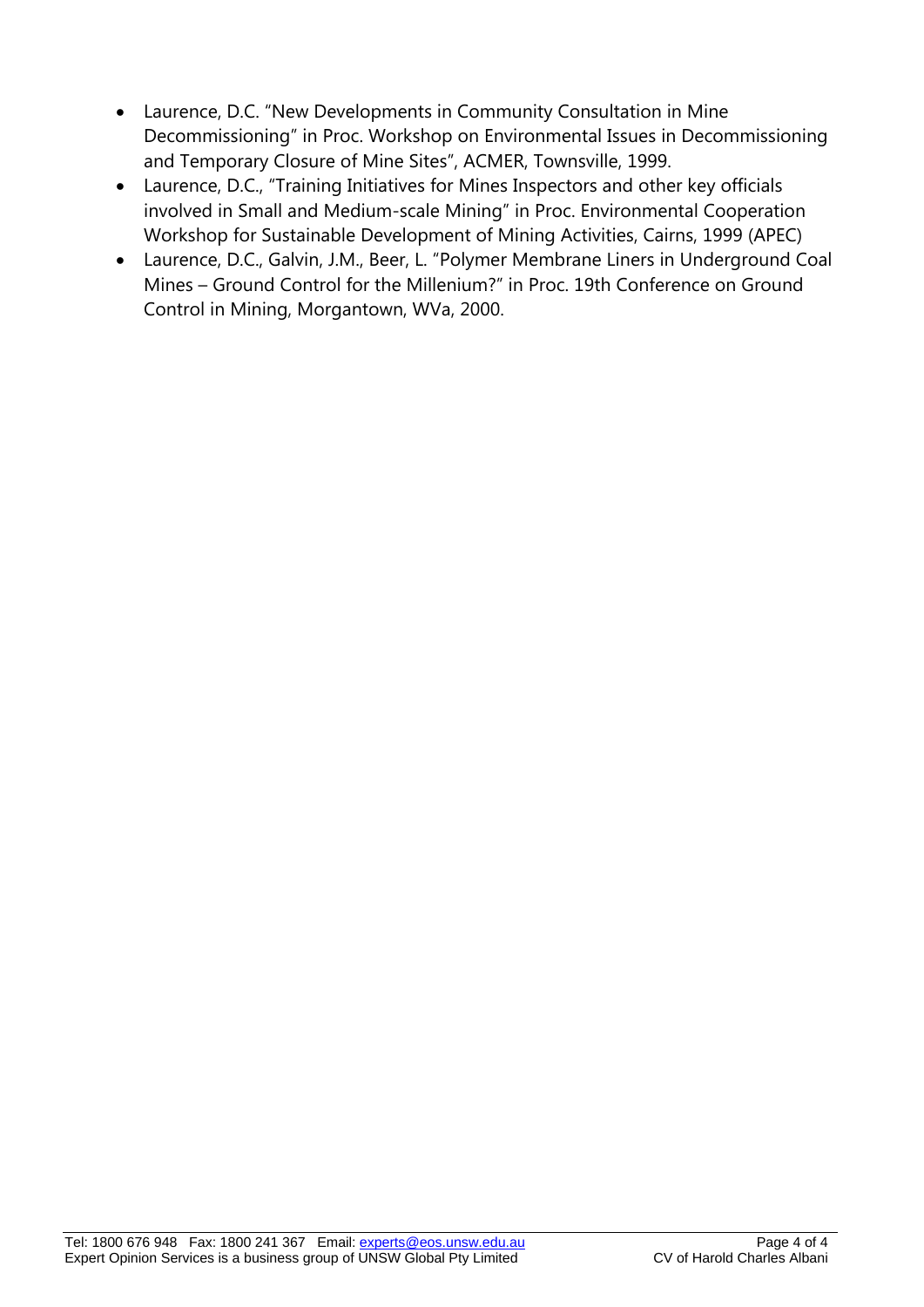### **APPENDIX B**

**References**